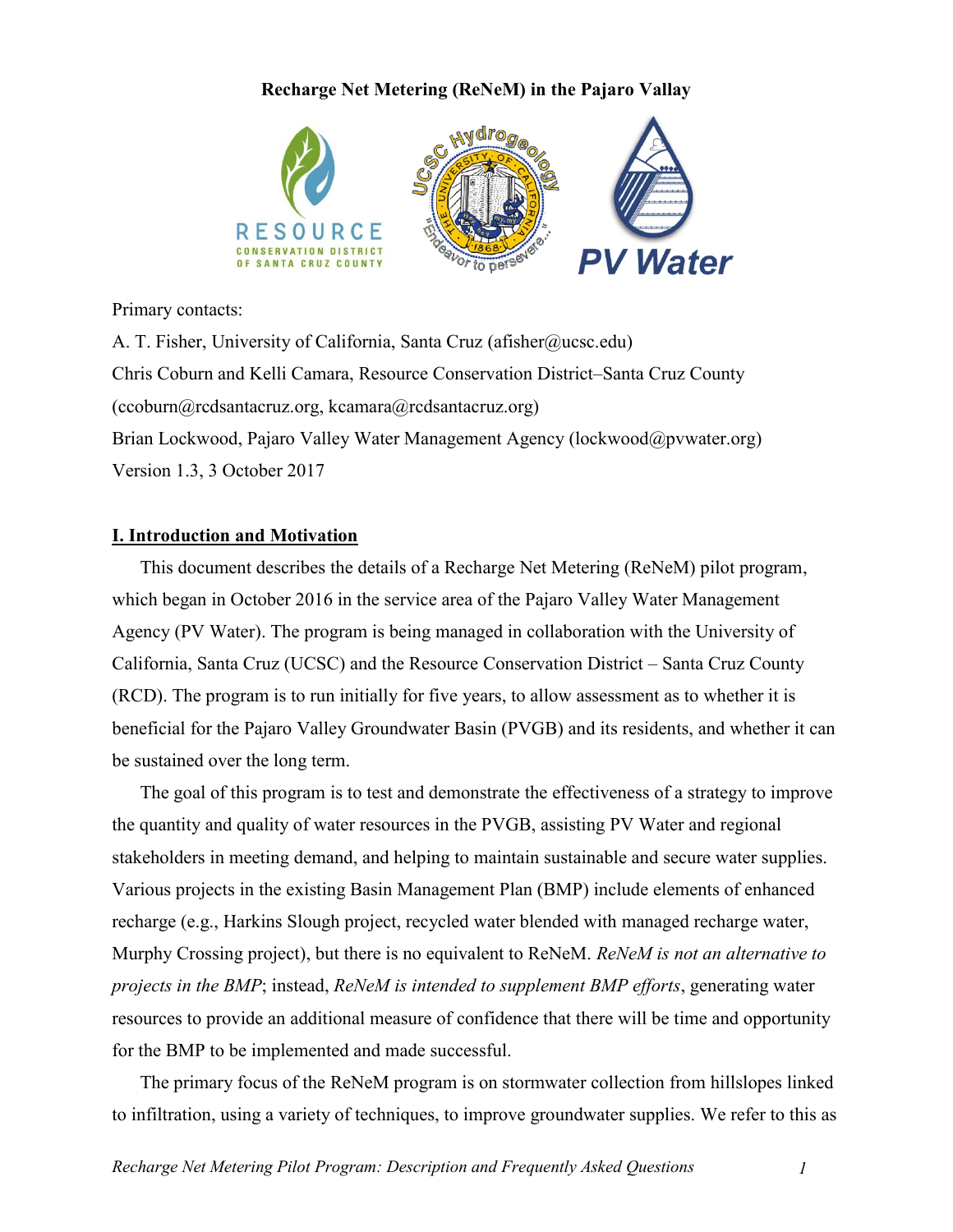"distributed stormwater collection - managed aquifer recharge, " or DSC-MAR. The functional goal the ReNeM program is to offset some of the on-the-ground costs associated with operation and maintenance of DSC-MAR projects. The most important of these O&M costs include: (a) loss of cropped or accessible acreage, and (b) maintenance of infiltration structures (basins, drywells, etc). The idea is to provide incentives so that landowners and tenants will consider development of DSC-MAR projects, even though there may be O&M costs associated with these systems. There are programs that can provide funding to support capital costs for design, development and installation (IRWM, Prop 1, etc.), but it is frequently a challenge to raise funding to support the O&M costs, in addition to funding for program administration, design and monitoring/verification. The ReNeM program will result in payment of rebates, by PV Water, to landowners and/or tenants who have ReNeM projects on their property. The size of the rebate will depend on the annual performance of individual DSC-MAR projects.

The ReNeM program is designed with flexibility, so that sites around the PVGB can be identified, tested and selected based on a combination of factors, including: the nature of local soils, connection to an underlying aquifer that has available storage, drainage area contributing runoff, space for site development, access for monitoring and verification of system performance, interest among landowners/tenants, permit requirements, and availability of capital funding for site design and implementation. The ReNeM program does not promise or guarantee that any of these conditions will be met at any specific site. Rather, the ReNeM program allows program collaborators and stakeholders to determine if this approach is viable, can be operated in an efficient way, will attract project partners, and will generate documented benefits as intended. The ReNeM pilot program will give PV Water and regional stakeholders an opportunity to assess whether it should be continued for the long term, and to develop a business plan for sustainability based on understanding of realistic resource, time, and personnel requirements. These and other issues are discussed in the rest of this document, and there are forms that interested parties can complete to request participation in the ReNeM program.

# **II. Program Components**

The ReNeM program has these main components/procedures:

(1) The program goal is generate  $\sim$ 1000 ac-ft/yr in total of infiltration benefit across the PVGB, with perhaps 8-10 stormwater/recharge project sites put in operation over a five year period, each contributing ≥100 ac-ft/yr (in an average year). In general, this will involve collection of a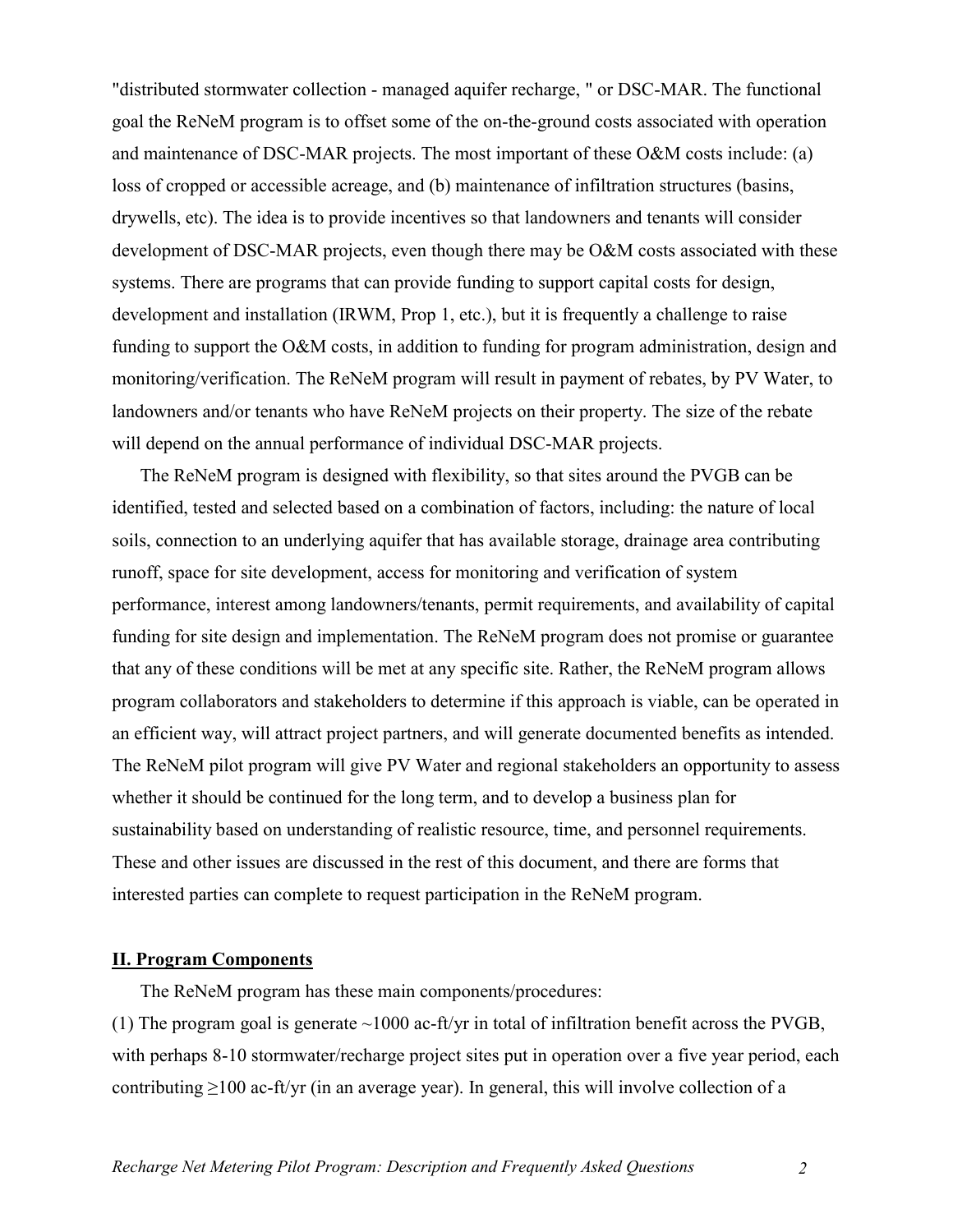fraction of runoff from drainage areas of 100-1000 acres, and routing that water into a much smaller area (infiltration basin(s), dry wells, etc.) where infiltration can occur.

(2) A third-party certifier (TPC) will work in collaboration with stakeholders and PV Water to identify sites, raise funding in support of capital expenses for site development, collaborate on system designs, obtain permits, and oversee construction. Systems will be designed so as to allow accurate measurement and sampling to verify performance and benefits.

(3) The initial TPC is to be a team of collaborators from UCSC and the RCD.

(4) The TPC will work with local stakeholders (land owners, tenants, etc) on each project to secure site access and install instrumentation that will permit monitoring, including a component of automated, real-time monitoring accessible by cellular or internet connection. Monitoring will help to assure proper system function and document benefits.

(5) The TPC will prepare an annual ReNeM report, including a quantitative assessment of infiltration benefit achieved for each site.

(6) The infiltration benefit achieved each year will determine the amount of the rebate issued by PV Water. The PV Water Board of Directors have approved this initial formula for rebates:

Rebate =  $W_{50}$  x (*Inf*<sub>tot</sub> - *Inf*<sub>inc</sub>)

where,

Rebate  $=$  Rebate issued by PV Water  $(\$)$  $W_{50}$  = 50% of unit water cost at project location (augmentation fee) (\$/ac-ft) *Inf*<sub>tot</sub>  $=$  total infiltration documented by the TPC at the project site (ac-ft) *Inf*<sub>inc</sub>  $=$  incidental infiltration that would have occurred without the project (ac-ft)

The augmentation fee paid to PV Water varies with location around the basin, being higher within the delivered water zone close to the coast, and lower in the rest of the basin. The rebate formula links the rebate to project performance, providing an incentive to keep each project functional and operating efficiently. The 50% multiplier used for calculation of the rebate accounts for the facts that: (a) not all water that infiltrates into the ground becomes recharge, and (b) not all recharge is recoverable. The formula also subtracts incidental infiltration that is independent of the ReNeM project.

As an example, for a project generating 100 ac-ft of infiltration benefit, as of Winter 2017, the Rebate would be ~\$9,500 to \$11,750 depending on whether the site is inside or outside of the delivered water service area. Options for changing this formula could be considered during the pilot period, if desired, by returning to the PV Water Board of Directors for approval. A final pilot ReNeM program report will consider alternatives for calculating benefits and rebates.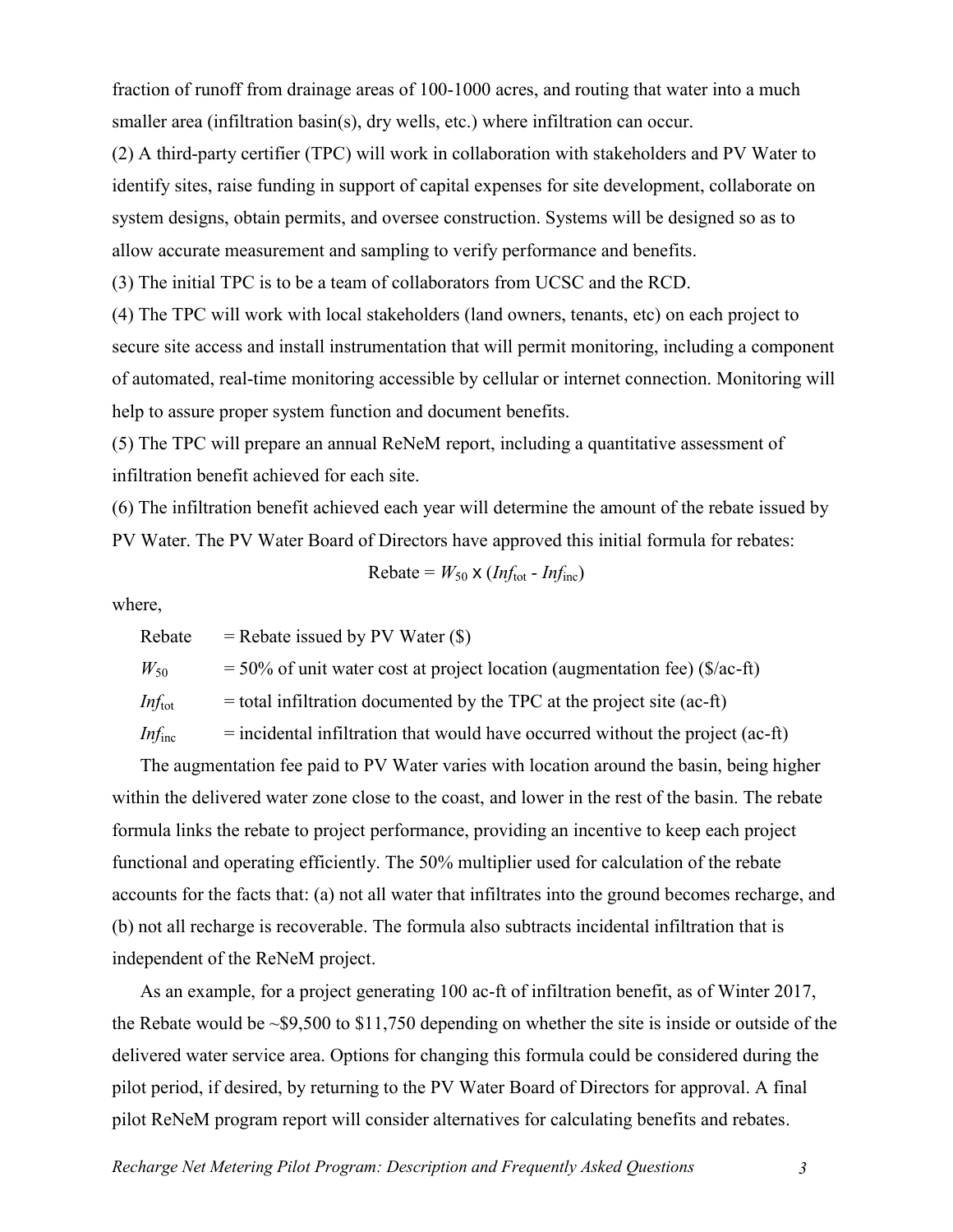(7) The TPC will work with PV Water and stakeholders to solicit interest from the service area. There will be periodic calls for statements of interest, and the TPC will evaluate those statements based on available data, site visits, preliminary data collection, monitoring and other information. Potential participants will be asked to sign a site access agreement, so that ReNeM personnel can visit potential sites and gather data and samples.

(8) There will be multiple phases of site assessment. These are described in detail in the next section of this document. In the initial phase, information about potential project sites will not be publicized. Once a site advances to a stage where there is to be a significant investment of public and grant funds for project development, with the agreement of the landowner/tenant, the name and nature of the site will be listed on a ReNeM web site maintained by the RCD. The TPC and PV Water will work with landowners and tenants to maintain privacy to the extent possible, but ultimately the development and operation of the ReNeM program is intended to be a public process - it is important that others in the region are able to learn how the program works and what project sites are successful.

(9) Projects that are selected based on results of site assessment will be prioritized for fundraising for design, permitting, and capital costs. Raising funds to build a project may take some time, as may permitting, but the goal is to have multiple projects "in the pipeline" that can be made active as part of the ReNeM program as funds and time become available.

(10) The number and size of projects that can be made active each year will depend on available resources, both for TPC participation and for design, permitting, and installation. In general, the ReNeM pilot program is intended to support 1-2 new projects per year, along with maintenance of existing projects from year to year (pending demonstration of viability and success for each project). It may be that fewer projects will be needed to meet the overall goal of generating 1000 ac-ft/yr of infiltration benefit.

## **III. Stages of Assessment and Participation**

**A. Goals of Assessment.** Sites that are proposed for evaluation for participation in the ReNeM program will be subjected to one or more stages of assessment. The assessment is important so that projects that are developed have a good chance for success, because they are placed where there are appropriate conditions, willing landowners/tenants, good access for measurement and validation, and other features. There are three general stages for ReNeM project development: Stage 1 Assessment, Stage 2 Assessment, and Invitation to participate in developing an active project.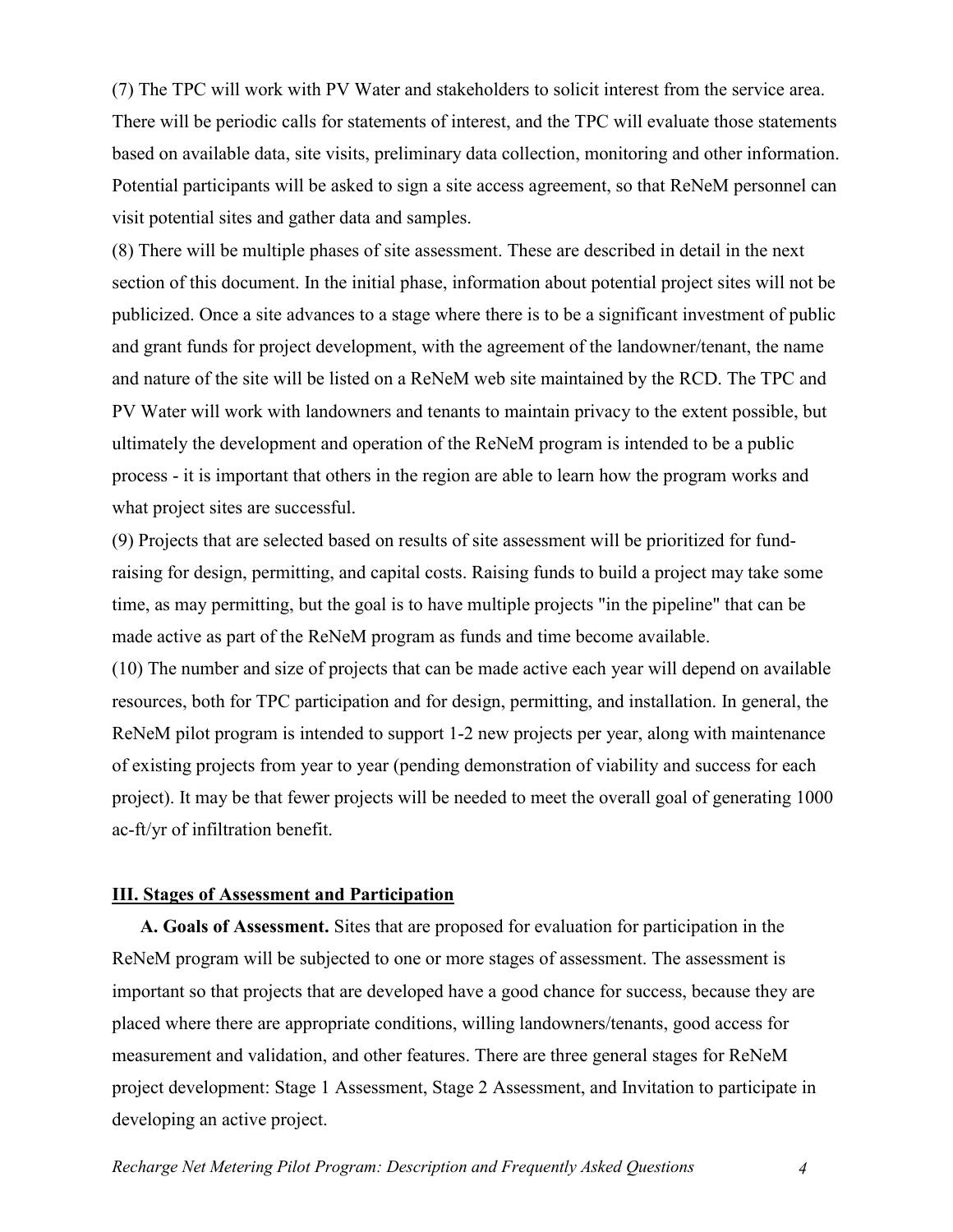**B. Stage 1 Assessment.** Stage 1 assessment occurs after a landowner/tenant provides basic information indicating interest in the program, and completes and submits a "Stage 1 Landowner Request for Assistance" (www.rcdsantacruz.org/ReNeM). The Stage 1 Landowner Request for Assistance is essential so that TPC staff can secure information about the site and visit as needed to gather preliminary samples or make measurements. The Stage 1 Landowner Request for Assistance will continue to apply if a proposed site is advanced to Stage 2, as described in the next section. Completion of the Stage 1 Landowner Request for Assistance does not ensure that a proposed site will become part of the ReNeM program. Data collected as part of a Stage 1 assessment will be treated as confidential, to the extent allowed based on funding sources in support of the work. In general, this means that proposed project locations will not be made public unless there is approval or a specific request to do so from the landowner/tenant.

A Stage 1 Assessment may include evaluation of: site location, drainage area, soil and aquifer conditions, potential for runoff generation, access under dry and wet conditions, and potential for engineering modifications to collect runoff. Photographs may be taken, sketches and maps may be drawn, and conditions at the proposed site will be compared to conditions at other sites, to help identify sites that are the most likely to be successful. There may be a preliminary assessment of water quality, with samples analyzed by the TPC or PV Water.

A Stage 1 Assessment will also consider locations of other (Stage 2 and Active) ReNeM projects and potential projects. These and additional factors will help to set a priority for moving the proposed site to the next stage of development. The TPC intends to provide feedback of the request for Stage 1 Assessment within 12 months of the request being filed. In many cases, a response will be prepared more rapidly. At least once per water year, TPC personnel will review the status of proposed, developing and active projects, and assess how many new (potential) sites should be advanced to a Stage 2 Assessment.

**C. Stage 2 Assessment.** A Stage 2 Assessment may include one or more of these activities: – A more detailed desktop/computer assessment of site conditions, including analysis of soils, aquifer conditions, well logs, and modeled runoff.

– One or more site visits coordinated with the landowner/tenant, to collect additional data and/or samples.

– Drilling of exploratory boreholes, potentially with coring to recover subsurface samples.

– Evaluation of potential for the site to host habitat for threatened or endangered species, and other factors that could impact permitting requirements.

– Preliminary engineering design, to assess potential project site, operation, and cost to develop.

*Recharge Net Metering Pilot Program: Description and Frequently Asked Questions 5*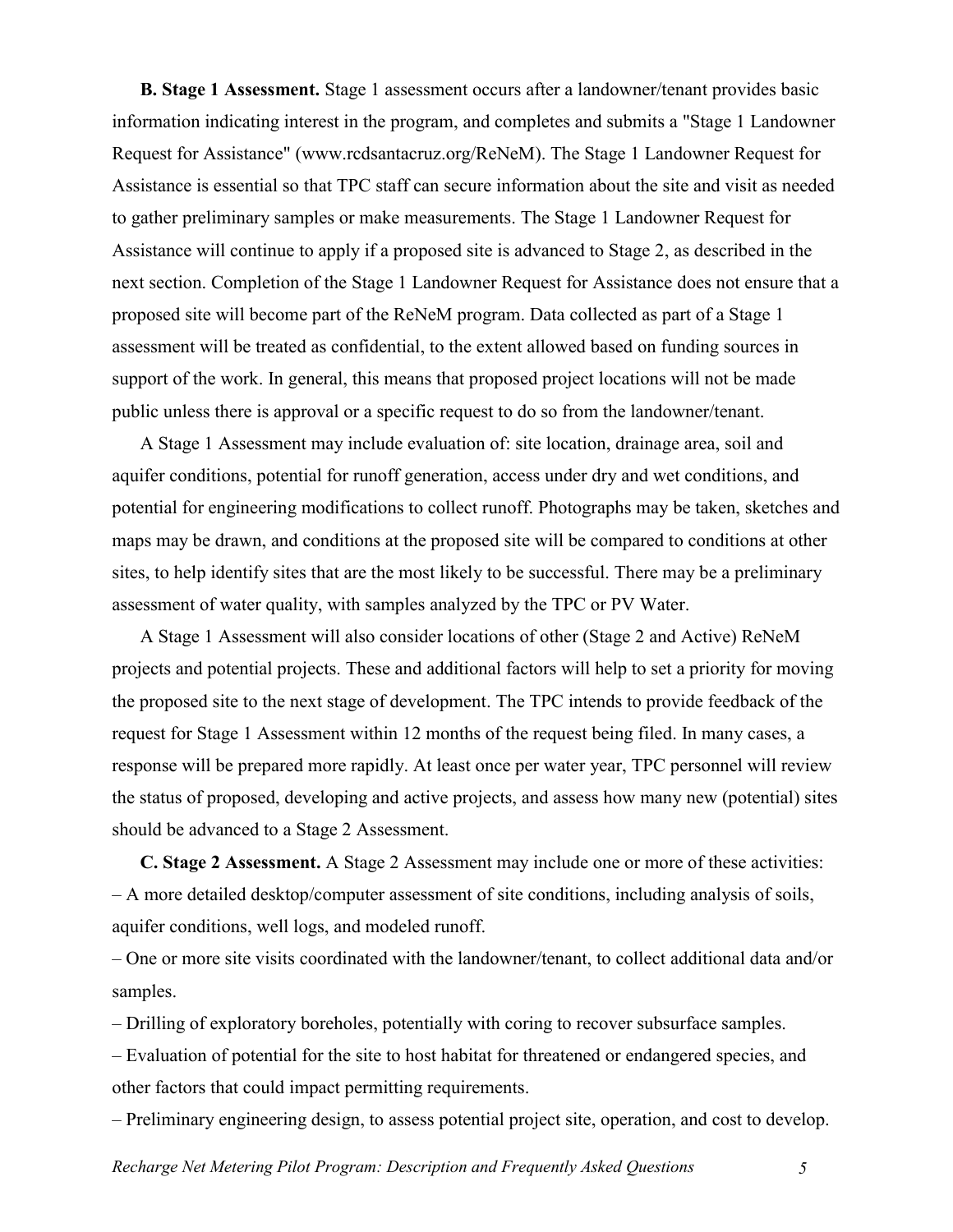– More extensive sampling to assess of water quality.

Sites undergoing Stage 2 Assessment will be listed on the ReNeM web site as being "in consideration" for inclusion in the program. At this stage, the name of the project could include a public identifier (family name(s), site name) or a generic name (at preference of landowner/tenant). However, if a project is to be incorporated into the ReNeM program as an Active project, the name and general location of the project will be listed on the ReNeM site by that time. In addition, site performance information for all Active ReNeM projects will be considered to be public information once a project is incorporated and operated as part of the ReNeM program. This is essential so that operation of the program is transparent.

At least once per water year, TPC personnel will review the status of sites that have undergone Stage 2 Assessment, and rank these projects as to their priority for attempting to secure funding for full development. Factors that will be considering in ranking potential projects include: potential to infiltrate  $\geq 100$  ac-ft/yr during a typical water year, site location compared to other (active or pending) ReNeM projects, ease of site access (under both dry and wet conditions), potential for negative environmental impact (e.g., endangered or threatened species), water quality, the presence of high percolation rate soils, space in an underlying aquifer, favorable aquifer properties, a high ratio of benefit to cost, potential for securing funding for planning and capital costs.

Some sites that undergo Stage 2 assessment will not be advanced, and others might be deferred if there are better options (likely to generate greater benefits, cheaper/easier to develop, etc.). The highest priority sites that have completed Stage 2 Assessment will be advanced to development, and an invitation for ReNeM participation will be issued by PV Water.

**D. ReNeM Invitation.** An invitation will be issued by PV Water for sites that have passed through Stage 1 and Stage 2 Assessments with favorable results, and appear to have a reasonable chance for becoming active. At this point, the landowner/tenant will be invited to join the ReNeM program, and the TPC/PV Water will take the lead on preparing and submitting proposals for capital and engineering costs, and for permitting and other activities needed to make the project active. The invitation to join the ReNeM program will originate with PV Water, with copy to the TPC team, and will be sent to landowner(s) of record. It will include an explanation of next steps, and ask that interested landowner(s) sign and return a rebate application.

Once the invitation has been accepted and the rebate application received, the project will enter the queue for activation and will be listed on the ReNeM website as having been selected.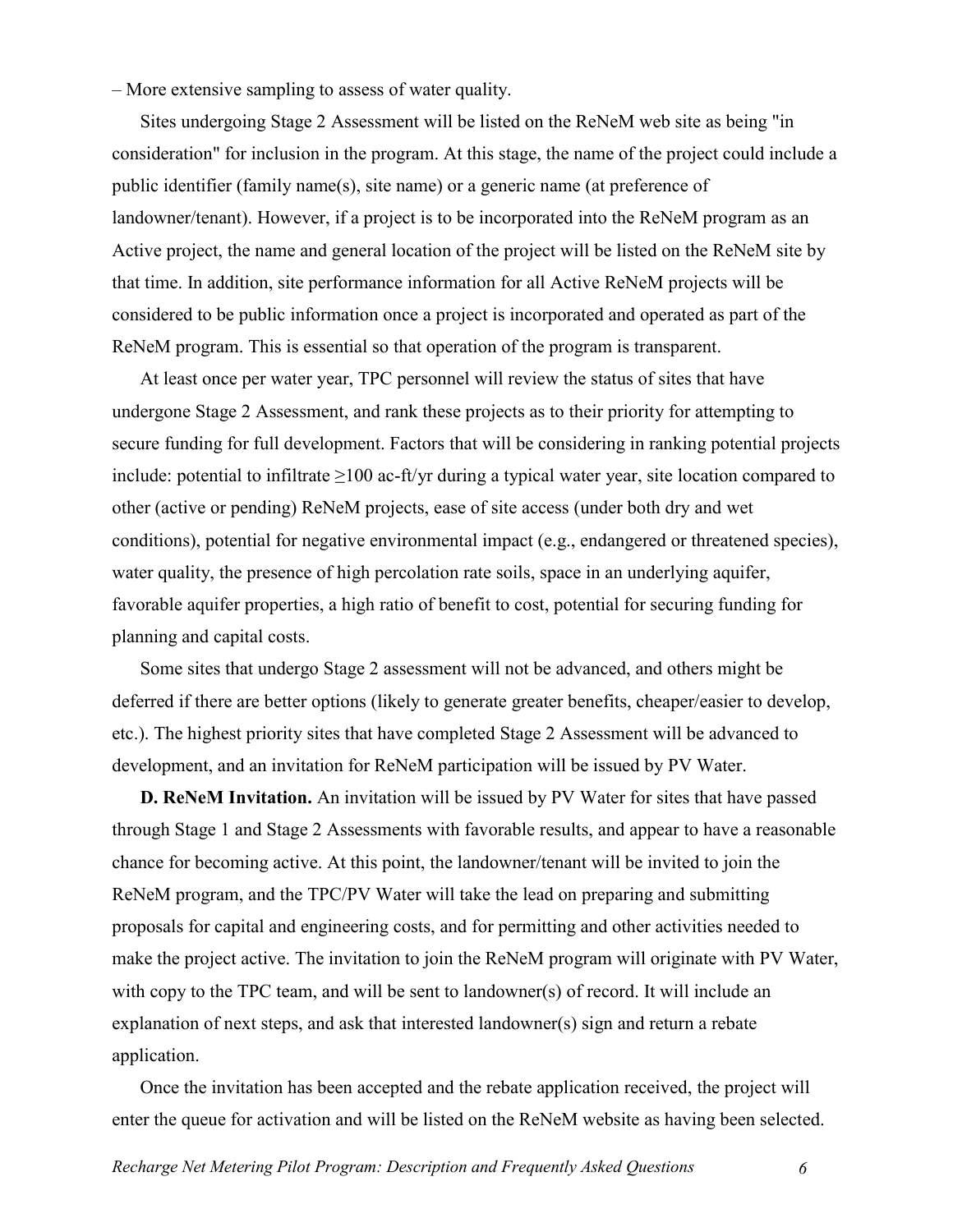This is not a promise that the site will be made operational, as it is still required that the TPC obtain permits, engineering designs, cost estimates, funding, etc. Once a project has been placed in the queue for activation, it will remain in the queue (or in operation, once the project is established) unless the landowner(s) or the TPC team determine that the project is no longer desired or viable.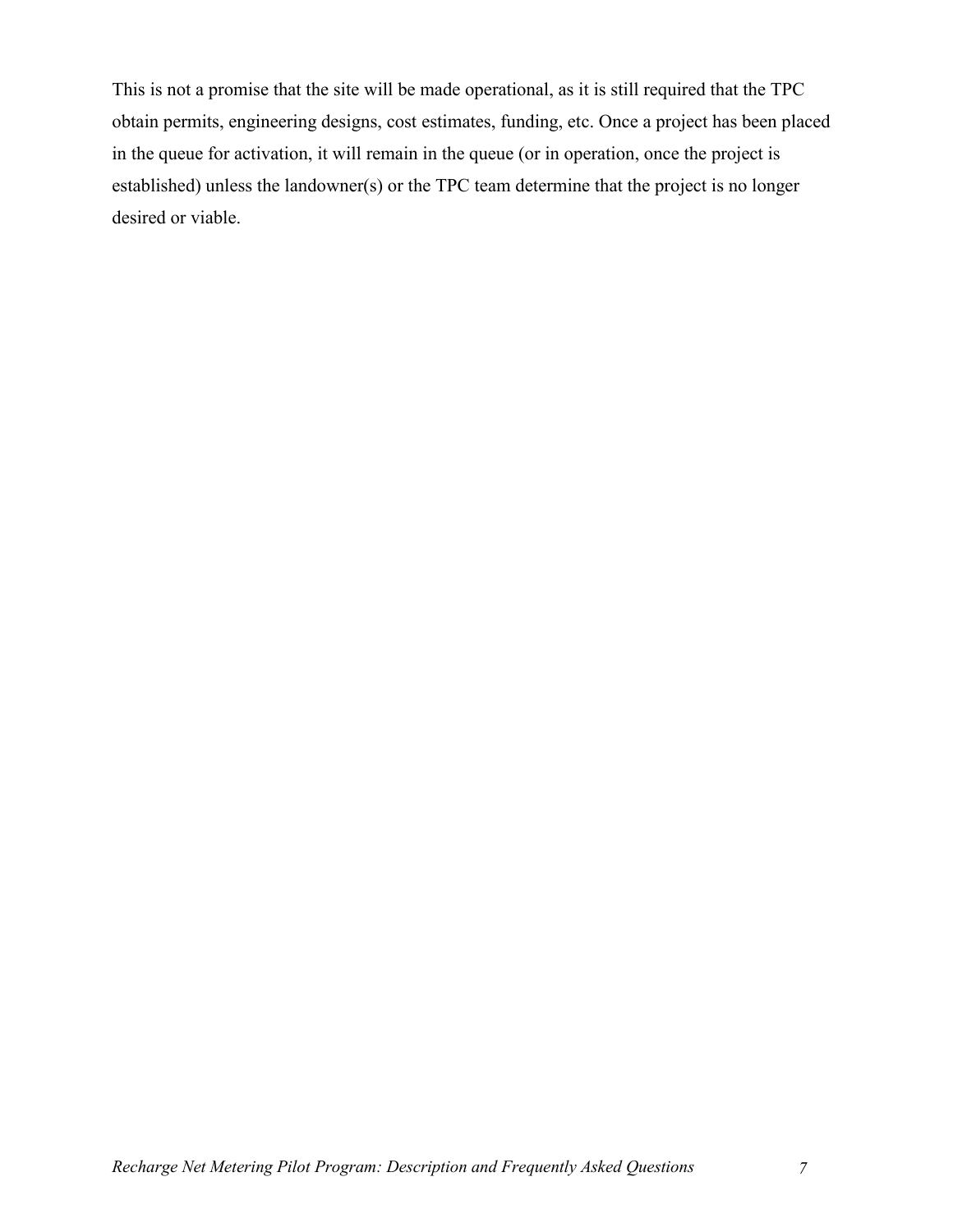## **Frequently Asked Questions about Recharge Net Metering in the Pajaro Valley**

We have received many questions about the Recharge Net Metering pilot program in the Pajaro

Valley. Here are some answers to some of the most common questions.

#### **•** *Who pays for Recharge Net Metering (ReNeM)?*

There are three sets of costs associated with this pilot program:

- (1) Site evaluation and permitting, project design and installation, ReNeM administration
- (2) Project validation (once a project is made operational), to certify performance
- (3) Project operation and maintenance, loss of access/use of land

At present, UCSC and RCD partners are collaborating as the "Third Party Certifier" (TPC) for ReNeM, writing proposals in collaboration with the Pajaro Valley Water Management Agency (PV Water), to various federal, state, and private entities to cover costs for (1) and (2). Different groups/agencies/funding sources are interested in different aspects of the program, so multiple grants/funding streams are needed. The rebates paid as an incentive to land owners and tenants who host ReNeM projects are paid by PV Water from operating funds, as with other rebate programs, as an offset for costs (3). Over the long term, this funding model will likely change, as it requires a lot of effort to raise funds for (1) and (2) from external sources. Ideally, a sustainable ReNeM program would be self-supporting, based on the value of benefits achieved.

The cost to PV Water for participating in the ReNeM pilot program, mainly funds for rebates - item (3) in the list above - is favorable compared to the cost for alternative water supplies. The ReNeM-based rebate is a fraction of the cost of augmentation charges received from PV Water customers. Because it contributes to enhanced groundwater recharge and storage, ReNeM provides additional water for PV Water customers, helping to maintain the revenue stream that supports the health and sustainability of the Pajaro Valley Groundwater Basin. From the perspective of PV Water, ReNeM should be revenue neutral or net positive for PV Water over the long term.

## **•** *Why are UCSC and RCD collaborating as the Third Party Certifier (TPC) for ReNeM*

The UCSC and RCD team have demonstrated interest in working with willing partners in a non-regulatory manner to enhance freshwater resources and help to maintain viable supplies to sustain regional agriculture, domestic use, and environmental flows. Separating the project development and certification from PV Water operations allows the TPC team to target different kinds of funding sources, and also avoids burdening limited PV Water resources and staff time.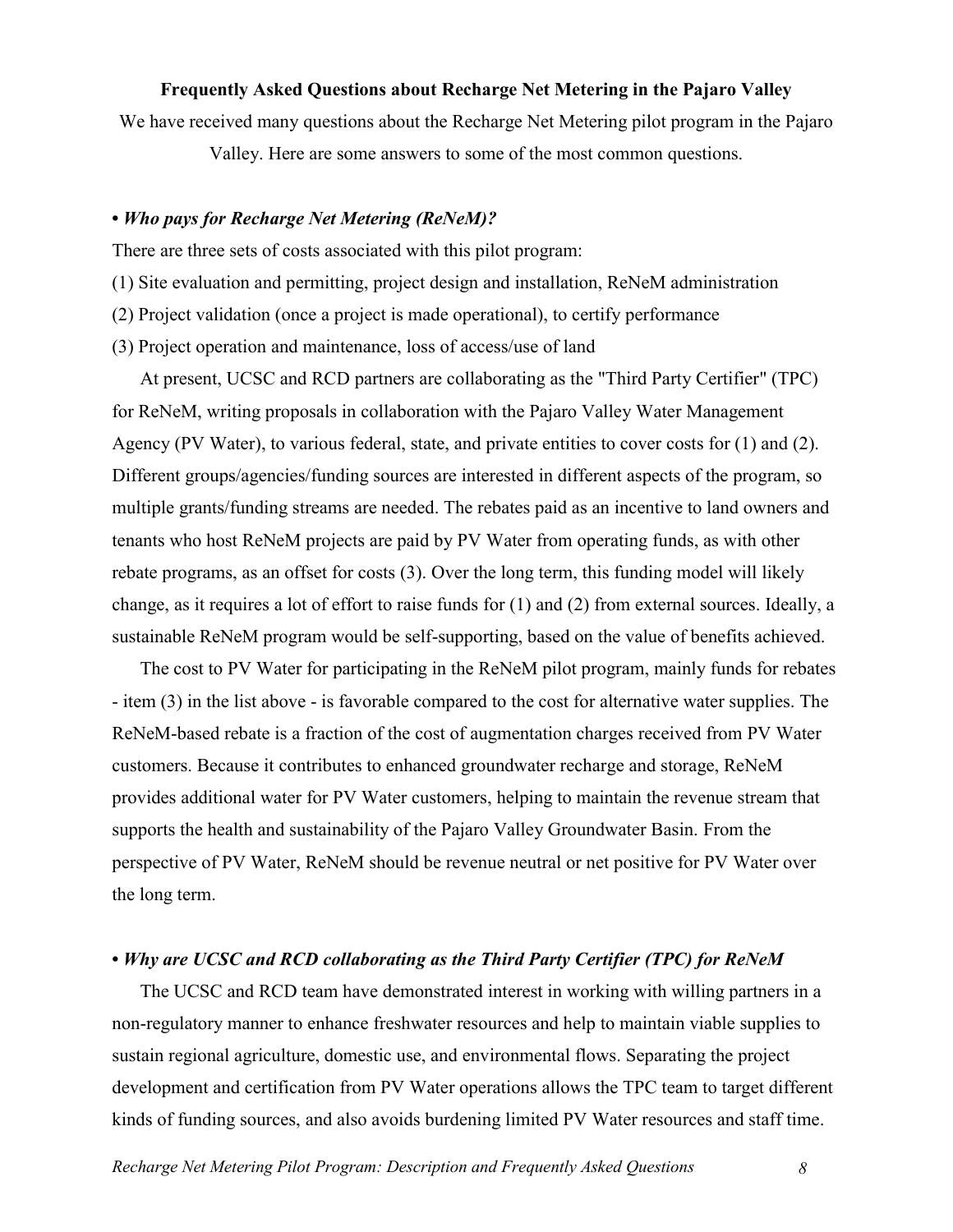The TPC will identify project sites that have the right conditions, and have a good chance to produce  $\geq$ 100 ac-ft/yr of infiltration benefit during a typical water year. The TPC will keep PV Water personnel informed about activities, plans, problems, etc. as the program operates, and will seek advice from PV Water staff as the projects develop. The TPC will report to PV Water each year, and PV Water will administer the ReNeM rebates for program participants. One goal of the pilot program is to develop a long-term plan for carrying the project forward, for the long term. These responsibilities could be handled by a different group, perhaps within PV Water, as an ad-hoc community group, or a hired consultant.

#### *• Why not open the ReNeM pilot program to everyone who wants to participate?*

Not all locations are equally suitable. UCSC and RCD personnel are completing a regional mapping and modeling project to assess stormwater collection linked to managed recharge; this work will help with an initial screening for new field sites. There are fixed costs for sites that generate 1 ac-ft or 100 ac-ft of benefit. In a world of limited resources, personnel, and time, it makes sense to focus at first on sites that meet the programmatic goal of generating ≥100 ac-ft/yr of benefit during a typical year. Of course, others can institute practices that the ReNeM pilot program helps to demonstrate as being effective, and there may be many more programs in the future that provide incentives for these projects. But it is important to set limits on initial ReNeM activities to give the pilot program a chance to succeed, identify challenges, demonstrate benefits, and develop a sustainable operating model.

# **•** *What happens if a ReNeM pilot program site does not perform as intended?*

Sites that don't meet design criteria will be improved in subsequent years or shut down. Rebates are based on performance, and if the performance is insufficient (or if operating a site proves to be excessively challenging in other ways), then other locations will be given a higher priority for operation going forward.

## **•** *How was the ReNeM rebate formula developed?*

The rebate formula was developed by the TPC in collaboration with PV Water, and following discussion with potential ReNeM participants. The formula needs to result in enough benefit to justify participation, but not so much that the rebates are unfavorable to PV Water and would not be approved by the PV Water Board of Directors. We don't intend that the initial formula will be "locked in" permanently. It may be adjusted based on feedback from project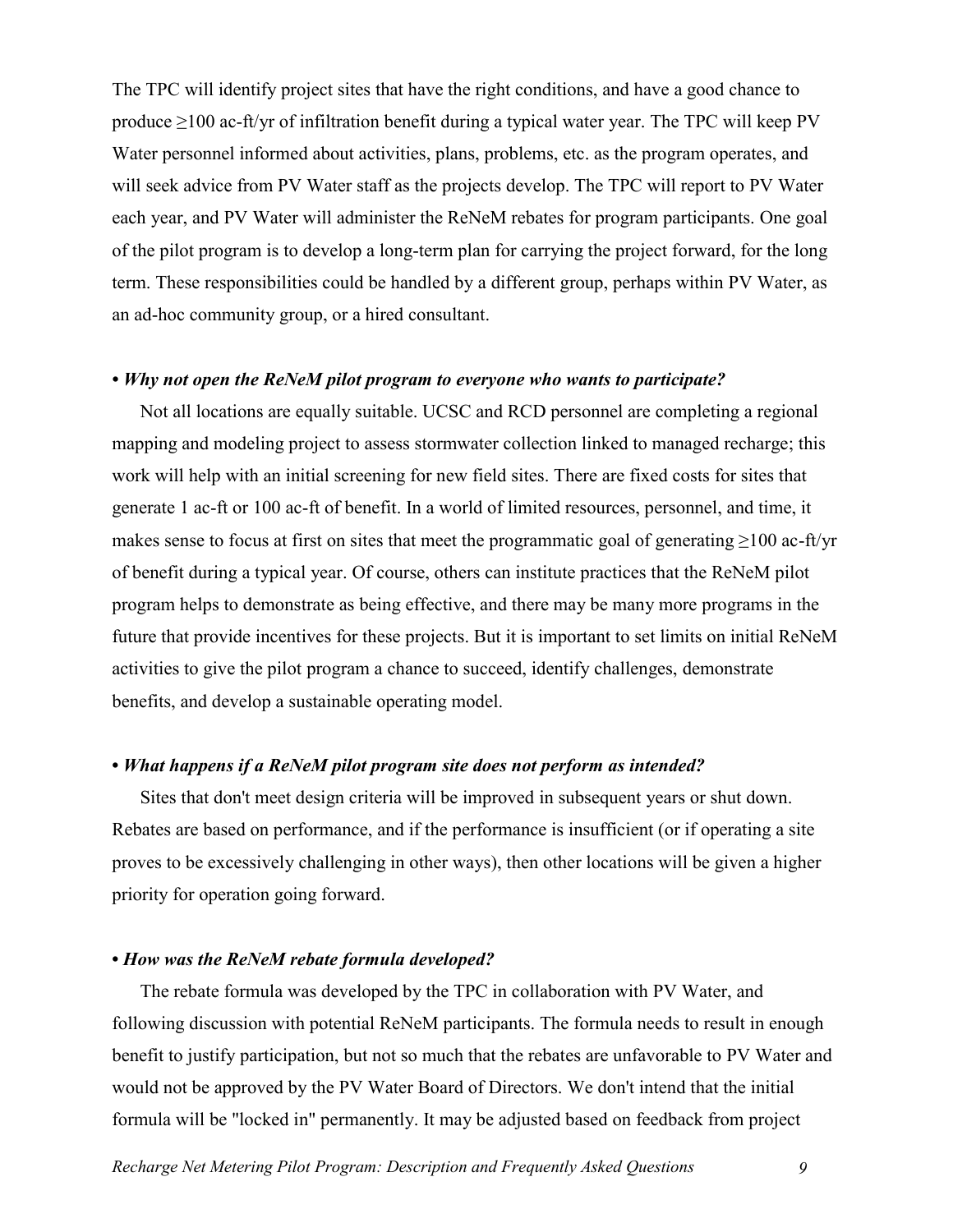participants, and/or if changes are needed to provide support for ReNeM operations. The formula is specifically not tied to the area of land used or the nature of crops that are not grown - this was done on purpose. Instead, annual rebate payments are tied to performance in terms of water infiltration, so that there is an incentive to keep functioning projects working (or improving them, to get a larger rebate), and it avoids assigning a value for an action that is not taken (like not growing a particular crop). ReNeM also avoids linking the rebate to recharge, per se, but instead bases the rebate on infiltration, which is easier to measure. Other approaches are possible, and it will be interesting to see if this formula works.

# **•** *What will be the impact on water quality?*

Studies at the Harkins Slough project site (operated by PV Water) show a net improvement in water quality during infiltration, with a up to  $50\%$  load reduction in NO<sub>3</sub>. Additional testing in Summer 2015 and 2016 showed that augmenting the soil with a carbon source, such as redwood chips, can enhance nitrate removal. ReNeM project sites will be developed to allow monitoring and operation based on water quality. It is important to remember that the loss of recharge (because of changes in land use, climate, and other factors) causes harm to water quality. In the Pajaro Valley, where there is extensive irrigation and salt and nutrient rich water can percolate into aquifers, there is a big risk to water quality from *not recharging*. Groundwater basins developed for agriculture tend to accumulate salts; the benefits of dilution by recharge are critical for sustaining supplies, and raising water levels can help to reconnect aquifers to streams, providing an outlet for salts and nutrients. ReNeM projects can also help to improve surface water quality, contribute to stormwater management goals, and limit export of sediment and nutrients from impacted watersheds.

### **•** *Will ReNeM divert water that is important to streamflow?*

No. ReNeM focuses on DSC-MAR, which collects a small fraction of hillslope runoff that goes to streams, mainly during major rain events when these streams and regional rivers are experiencing high flow (and even flood) conditions. Typical drainage areas for ReNeM projects are 100-1000 acres, and only some of the water flowing from these areas will be collected. No water will be diverted from active streams, and the downstream impact of DSC-MAR operations will be minimal. In fact, ReNeM will ultimately improve streamflow conditions by raising groundwater levels and helping surface water and groundwater to "reconnect" across the landscape. This will result in increased baseflow and improved water quality. DSC-MAR will